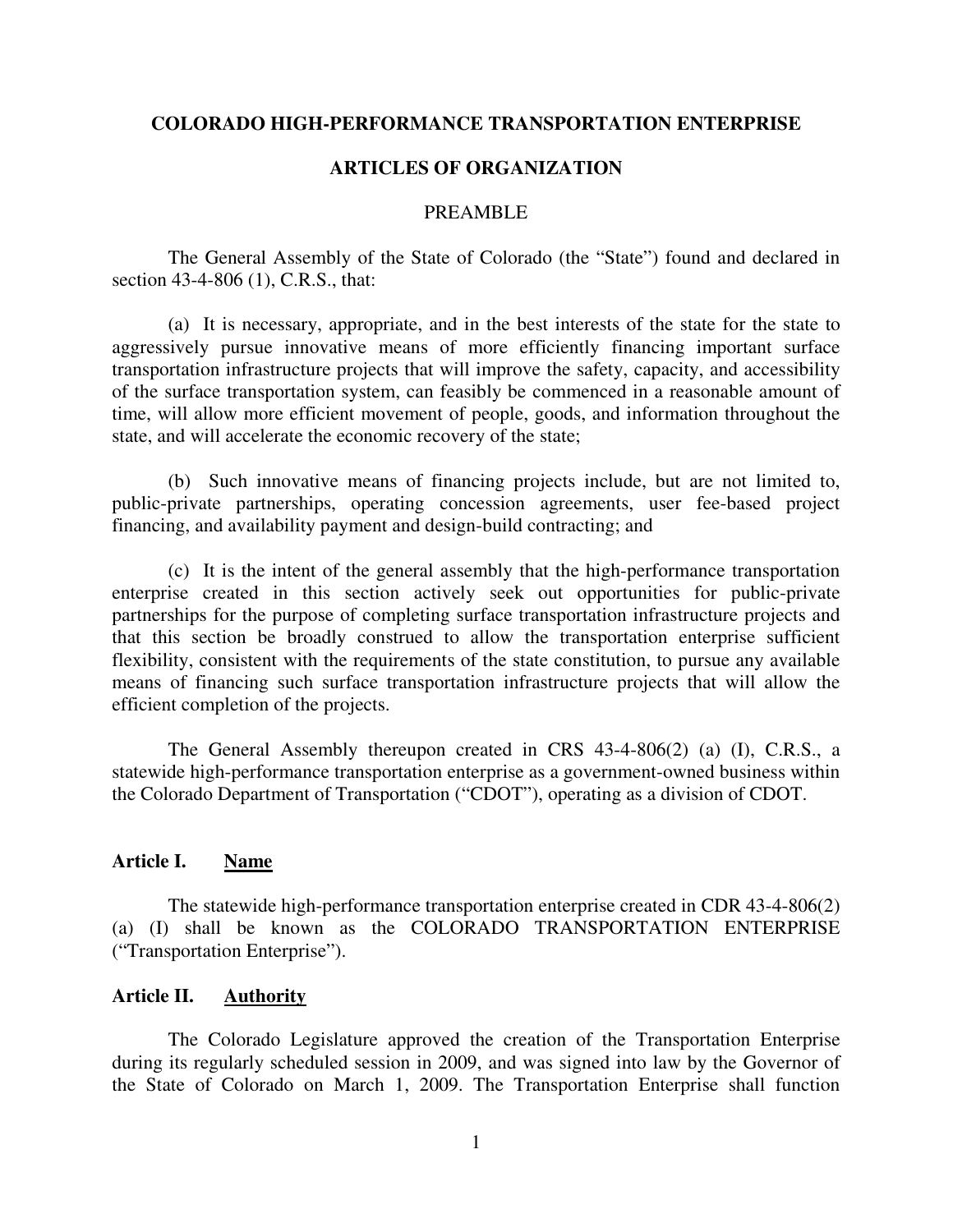pursuant to these articles of Organization until such time as it may be abolished by a specific action under applicable Colorado state law.

## **Article III. Purpose**

 The business purpose of the Transportation Enterprise is to pursue public-private partnerships and other innovative and efficient means of completing surface transportation infrastructure projects.

# **Article IV. TABOR Exemption**

 As provided in Section 43-4-806(2)(d), C.R.S., the Colorado Transportation Enterprise shall constitute an "enterprise" for purposes of section 20 of article X of the state constitution so long as it retains the authority to issue revenue bonds and receives less than ten percent of its total revenues in grants from all Colorado state and local governments combined. So long as it constitutes an enterprise pursuant to Section 43-4-806(2) (d), C.R.S., the Transportation Enterprise shall not me subject to any provision of section 20 of article X of the state constitution.

## **Article V. Enterprise Board and Enterprise Director**

 The Transportation Enterprise Board shall, with the consent of the Executive Director of the Colorado Department of Transportation, appoint a director of the Transportation Enterprise (the "Transportation Enterprise Director") who shall possess such qualifications as may be established by the Transportation Enterprise Board and the State Personnel Board.

 The Transportation Enterprise Director shall oversee the discharge of all responsibilities of the Transportation Enterprise and shall serve at the pleasure of the Transportation Enterprise Board.

The Transportation Enterprise and the Transportation Enterprise Director shall exercise their powers and perform their duties as if the same were transferred to the Colorado Department of Transportation by a **type 1** transfer, as defined in section 24-1-105, C.R.S.

# **Article VI. Officers**

 The Board of the Transportation Enterprise shall consist of the seven members. Four members appointed by the governor and three members of the Colorado Transportation Commission ("Commission") appointed by resolution of the Commission.

## **Article VII. Powers**

The Transportation Enterprise may: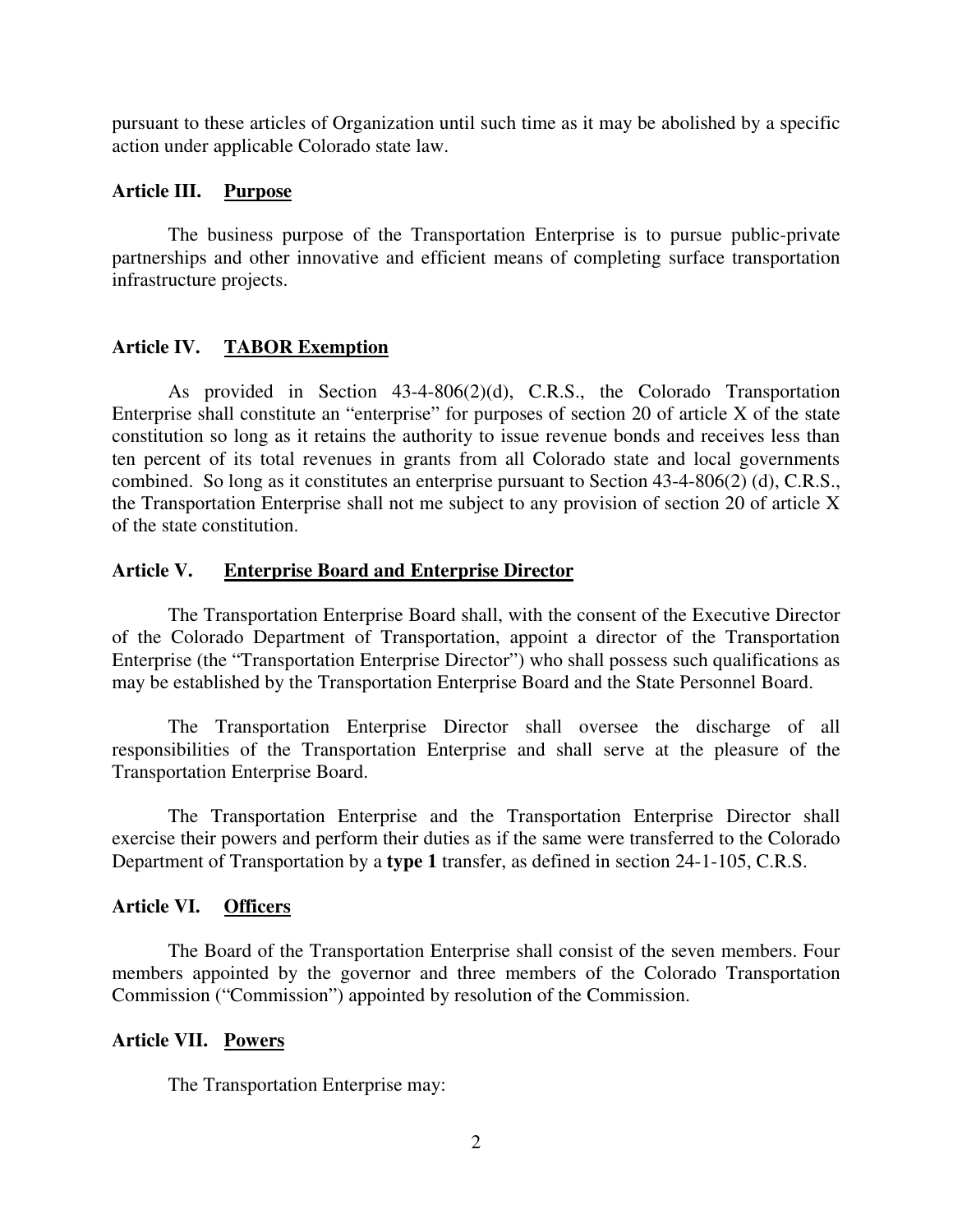(1) Subject to the limitations specified in section 43-4-808 (3), C.R.S., impose user fees for the privilege of using surface transportation infrastructure;

 (2) Issue or reissue revenue bonds payable from the revenues and other available moneys of the transportation enterprise pledged for payment as authorized in section 43-4- 807, C.R.S.;

 (3) Contract with any other governmental or nongovernmental source of funding for loans or grants to be used to support transportation enterprise functions; and

(4) Seek out and enter into public-private partnerships.

In addition to any other powers and duties specified in section 43-4-806, C.R.S., the Transportation Enterprise Board shall have the following powers and duties:

(1) To supervise and advise the Transportation Enterprise Director;

(2) To adopt bylaws for the regulation of its affairs and the conduct of its business;

 (3) To issue revenue bonds, payable solely from the transportation special fund, created in section 43-4-806(3)(a),C.R.S., for the purpose of completing surface transportation infrastructure projects;

 (4) To acquire, hold title to, and dispose of real and personal property as necessary in the exercise of its powers and performance of its duties;

 (5) To acquire by purchase, gift, or grant, or, subject to the requirements of articles 1 to 7 of title 38, C.R.S., by condemnation, any and all rights-of-way, lands, buildings, moneys, or grounds necessary or convenient for its authorized purposes;

 (6) To enter into agreements with the Commission, or CDOT to the extent authorized by the Commission, under which the Transportation Enterprise agrees to complete surface transportation infrastructure projects as specified in the agreements;

 (7) To make and enter into contracts or agreements with any private or public entity to facilitate a public-private partnership, including, but not limited to:

 (a) An agreement pursuant to which the Transportation Enterprise or the Transportation Enterprise on behalf of CDOT operates, maintains, or provides services or property in connection with a surface transportation infrastructure project; or

 (b) An agreement pursuant to which a private entity completes all or any portion of a surface transportation infrastructure project on behalf of the Transportation Enterprise;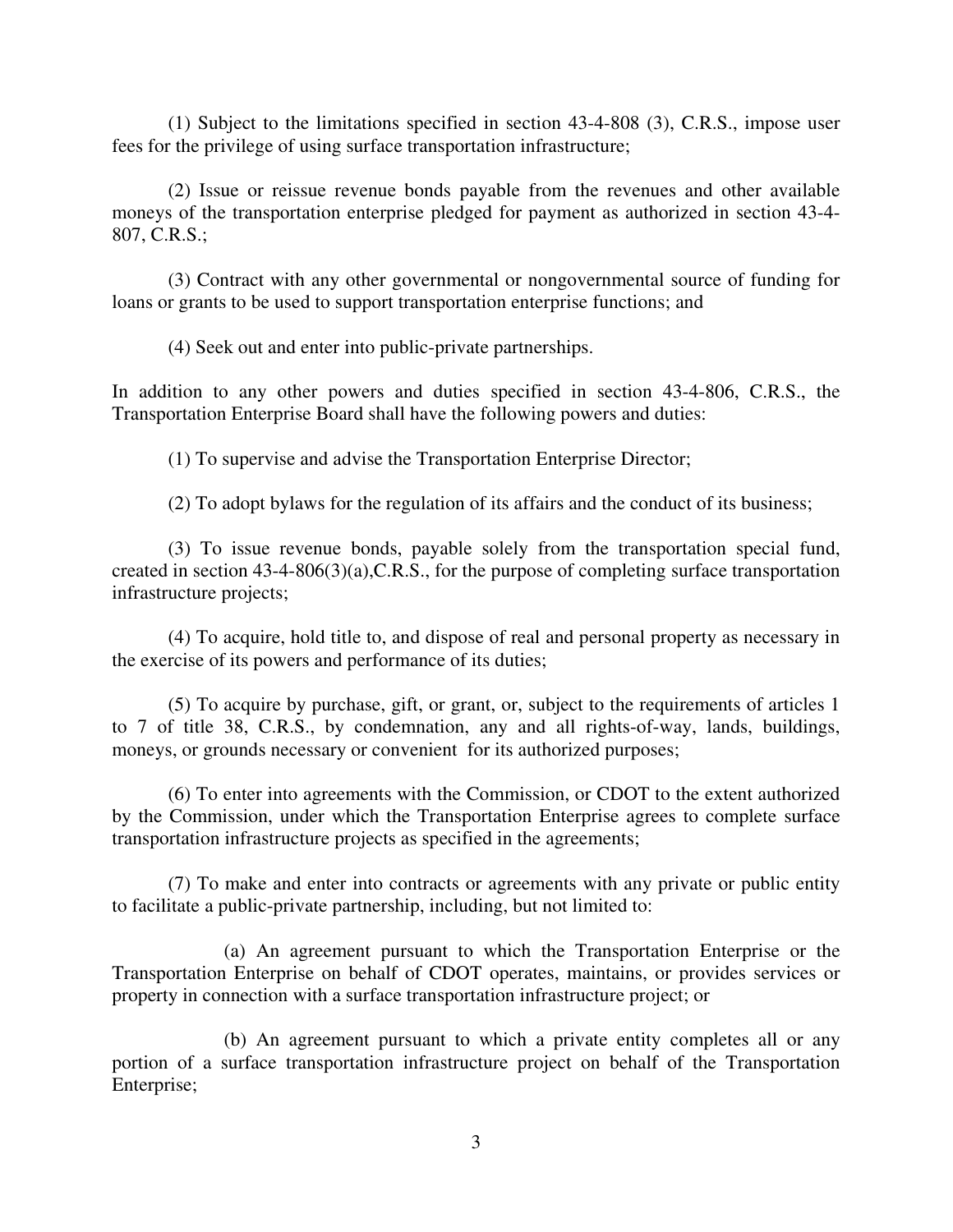(8) To make and enter into all other contracts and agreements, including, but not limited to, design-build contracts, as defined in section 43-1-1402 (3), C.R.S., and intergovernmental agreements pursuant to section 29-1-203, C.R.S., that are necessary or incidental to the exercise of its powers and performance of its duties;

 (9) To employ or contract for the services of consulting engineers or other experts as are necessary in its judgment to carry out its powers and duties;

 (10) To prepare, or cause to be prepared, detailed plans, specifications, or estimates for any surface transportation infrastructure project within the state;

 (11) In connection with any surface transportation infrastructure project, to acquire, finance, repair, reconstruct, replace, operate or maintain any surface transportation infrastructure within the state;

(12) To set and adopt, on an annual basis, a budget for the Transportation Enterprise;

 (13) To purchase, trade, exchange, acquire, buy, sell, lease, lease with an option to purchase, dispose, of, or encumber real or personal property or any interest therein, including easements and rights-of-way, without restriction or limitation;

 (14) To enter into interest rate exchange agreements for bonds that have been issued in accordance with article 59.3 of title 11, C.R.S.;

 (15) Pursuant to section 24-1-107.5, C.R.S., to establish, create, and approve nonprofit entities and bonds issued by or on behalf of such nonprofit entities for the purpose of completing a surface transportation infrastructure project, to accept the assets of any such nonprofit entity, to obtain an option to acquire the assets of any such nonprofit entity by paying its bonds, to appoint or approve the appointment of members of the governing board of any such nonprofit entity, and to remove the members of the governing board of any such nonprofit entity for cause;

 (16) To transfer money, property, or other assets of the Transportation Enterprise to CDOT to the extent necessary to implement the financing of any surface transportation infrastructure project of for any other purpose authorized in this part 8;

 (17) To have and exercise all rights and powers necessary or incidental to or implied from the specific powers and duties granted in this section.

### **Article VIII. Revenues and Expenditures**

 The statewide transportation enterprise special revenue fund, referred to as the "transportation special fund", was created in the state treasury pursuant to section 43-4-  $806(3)(a)$ , C.R.S. All revenues received by the Transportation Enterprise, including any revenues from user fees collected shall be deposited into the transportation special fund. The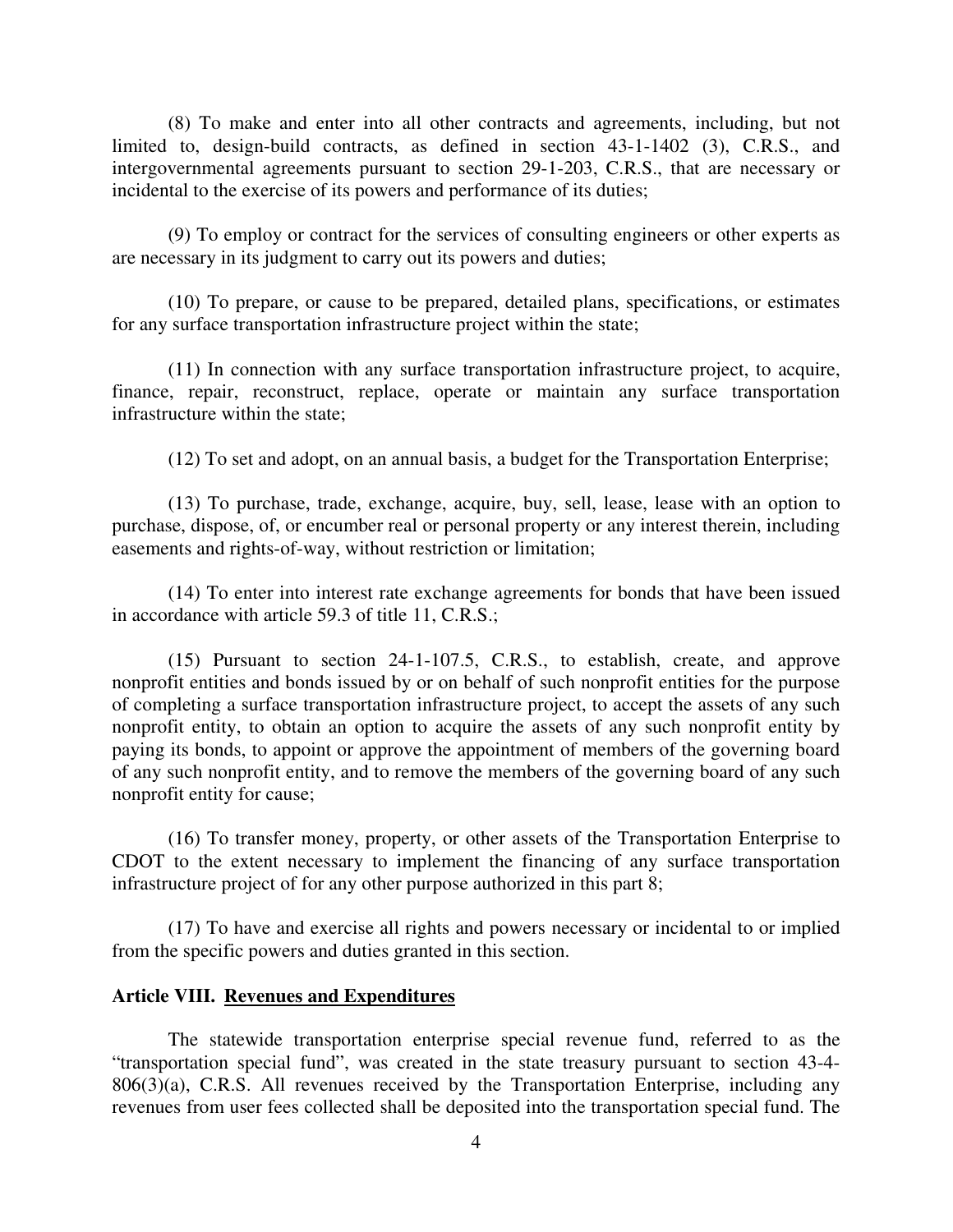Transportation Enterprise Board may establish separate accounts within the transportation special fund as needed in connection with any specific surface transportation infrastructure project. The Transportation Enterprise may also deposit or permit others to deposit other moneys into the transportation special fund, but in no event may revenues from any tax otherwise available for general purposes be deposited into the transportation special fund. The state treasurer, after consulting with the Transportation Enterprise Board, shall invest any moneys in the transportation special fund, including any surplus or reserves, but excluding any proceeds from the sale of bonds or earnings on such proceeds invested pursuant to section 43-4-807 (2), that are not authorized in sections 24-36-109, 24-36-113, C.R.S.

 All interest and income derived from the deposit and investment of moneys in the transportation special fund shall be credited to the transportation special fund and, if applicable, to the appropriate surface transportation infrastructure project account. Moneys in the transportation special fund shall be continuously appropriated to the Transportation Enterprise for its purposes established by law. All moneys deposited in the transportation special fund shall remain in the fund for Transportation Enterprise purposes, and no part of the fund shall be used for any other purpose.

 The Transportation Enterprise shall prepare a separate annual accounting of the user fees collected from any surface transportation infrastructure project upon which any user fee is imposed; except that a partner of the Transportation Enterprise may prepare the annual accounting for a project upon which it imposes a user fee pursuant to the terms of a publicprivate partnership.

 The Transportation Enterprise may expend moneys in the transportation special fund to pay bond obligations, to fund surface transportation infrastructure projects, and for the acquisition of land to the extent required in connection with any surface transportation infrastructure project. The Transportation Enterprise may also expend moneys in the transportation special fund to pay its operating costs and expenses. The Transportation Enterprise Board shall have exclusive authority to budget and approve the expenditure of moneys in the transportation special fund.

 The Commission may transfer moneys from the state highway fund created in section 43-1-219, C.R.S., to the Transportation Enterprise for the purpose of defraying expenses incurred by the Transportation Enterprise prior to the receipt of bond proceeds or revenues by the Transportation Enterprise. The Transportation Enterprise may accept and expend any moneys so transferred, and, notwithstanding any state fiscal rule or generally accepted accounting principle that could otherwise be interpreted to require a contrary conclusion, such a transfer shall constitute a loan from the Commission to the Transportation Enterprise and shall not be considered a grant for the purposes of section 20 (2) (d) of article X of the state constitution. As the Transportation Enterprise receives sufficient revenues in excess of expenditures, the Transportation Enterprise shall reimburse the state highway fund for the principle amount of any loan made by the Commission plus interest at a rate set by the Commission. Any moneys loaned to the Transportation Enterprise shall be deposited into a